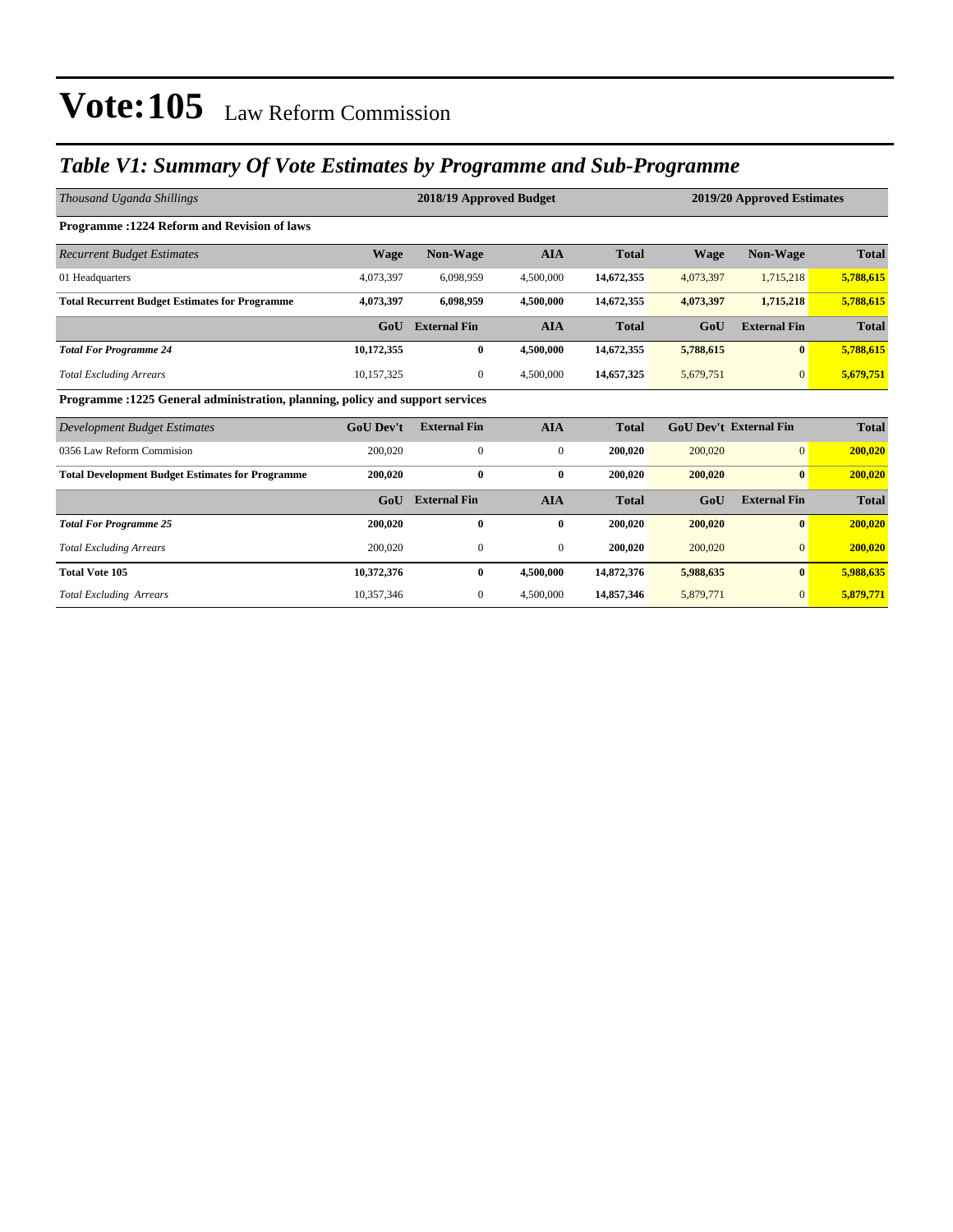### *Table V2: Summary Vote Estimates by Item*

| Thousand Uganda Shillings                                   |            | 2018/19 Approved Budget |            |              | 2019/20Approved Estimates |                     |              |  |
|-------------------------------------------------------------|------------|-------------------------|------------|--------------|---------------------------|---------------------|--------------|--|
|                                                             | GoU        | <b>External Fin</b>     | <b>AIA</b> | <b>Total</b> | GoU                       | <b>External Fin</b> | <b>Total</b> |  |
| <b>Employees, Goods and Services (Outputs Provided)</b>     | 10,157,325 | 0                       | 4,500,000  | 14,657,325   | 5,679,751                 | $\bf{0}$            | 5,679,751    |  |
| 211103 Allowances (Inc. Casuals, Temporary)                 | 2,607,470  | 0                       | $\bf{0}$   | 2,607,470    | 182,616                   | $\bf{0}$            | 182,616      |  |
| 211104 Statutory salaries                                   | 4,073,397  | $\boldsymbol{0}$        | $\bf{0}$   | 4,073,397    | 4,073,397                 | $\bf{0}$            | 4,073,397    |  |
| 212101 Social Security Contributions                        | 407,340    | 0                       | $\bf{0}$   | 407,340      | 407,340                   | $\bf{0}$            | 407,340      |  |
| 212102 Pension for General Civil Service                    | 68,003     | $\bf{0}$                | $\bf{0}$   | 68,003       | 75,387                    | $\bf{0}$            | 75,387       |  |
| 213001 Medical expenses (To employees)                      | 10,000     | $\bf{0}$                | $\bf{0}$   | 10,000       | 100                       | $\bf{0}$            | <b>100</b>   |  |
| 213002 Incapacity, death benefits and funeral expenses      | 5,000      | 0                       | $\bf{0}$   | 5,000        | 100                       | $\bf{0}$            | <b>100</b>   |  |
| 213004 Gratuity Expenses                                    | 89,020     | 0                       | $\bf{0}$   | 89,020       | 82,000                    | $\bf{0}$            | 82,000       |  |
| 221001 Advertising and Public Relations                     | 65,941     | 0                       | $\bf{0}$   | 65,941       | 5,000                     | $\bf{0}$            | 5,000        |  |
| 221002 Workshops and Seminars                               | 298,288    | $\bf{0}$                | $\bf{0}$   | 298,288      | 120,000                   | $\bf{0}$            | 120,000      |  |
| 221003 Staff Training                                       | 60,000     | $\bf{0}$                | $\bf{0}$   | 60,000       | 5,000                     | $\bf{0}$            | 5,000        |  |
| 221004 Recruitment Expenses                                 | 10,000     | 0                       | $\bf{0}$   | 10,000       | 10,000                    | $\bf{0}$            | 10,000       |  |
| 221005 Hire of Venue (chairs, projector, etc)               | 1,961      | 0                       | $\bf{0}$   | 1,961        | 1,961                     | $\bf{0}$            | 1,961        |  |
| 221006 Commissions and related charges                      | 300,000    | 0                       | $\bf{0}$   | 300,000      | 150,000                   | $\bf{0}$            | 150,000      |  |
| 221007 Books, Periodicals & Newspapers                      | 13,773     | $\bf{0}$                | $\bf{0}$   | 13,773       | 5,000                     | $\bf{0}$            | 5,000        |  |
| 221008 Computer supplies and Information Technology<br>(TT) | 44,740     | $\bf{0}$                | $\bf{0}$   | 44,740       | 5,000                     | $\bf{0}$            | 5,000        |  |
| 221009 Welfare and Entertainment                            | 83,823     | $\boldsymbol{0}$        | $\bf{0}$   | 83,823       | 14,851                    | $\bf{0}$            | 14,851       |  |
| 221011 Printing, Stationery, Photocopying and Binding       | 296,881    | $\bf{0}$                | 4,500,000  | 4,796,881    | 13,500                    | $\bf{0}$            | 13,500       |  |
| 221012 Small Office Equipment                               | 2,000      | $\bf{0}$                | $\bf{0}$   | 2,000        | 5,000                     | $\bf{0}$            | 5,000        |  |
| 221016 IFMS Recurrent costs                                 | 7,000      | 0                       | $\bf{0}$   | 7,000        | 5,000                     | $\bf{0}$            | 5,000        |  |
| 221017 Subscriptions                                        | 21,697     | 0                       | $\bf{0}$   | 21,697       | 5,000                     | $\bf{0}$            | 5,000        |  |
| 221020 IPPS Recurrent Costs                                 | 16,406     | $\bf{0}$                | $\bf{0}$   | 16,406       | 5,000                     | $\bf{0}$            | 5,000        |  |
| 222001 Telecommunications                                   | 31,000     | $\bf{0}$                | $\bf{0}$   | 31,000       | 5,000                     | $\bf{0}$            | 5,000        |  |
| 222002 Postage and Courier                                  | 800        | $\bf{0}$                | $\bf{0}$   | 800          | 500                       | $\bf{0}$            | 500          |  |
| 222003 Information and communications technology<br>(ICT)   | 63,500     | 0                       | $\bf{0}$   | 63,500       | 16,500                    | $\bf{0}$            | 16,500       |  |
| 223003 Rent – (Produced Assets) to private entities         | 760,000    | 0                       | $\bf{0}$   | 760,000      | 180,000                   | $\bf{0}$            | 180,000      |  |
| 223005 Electricity                                          | 70,000     | 0                       | $\bf{0}$   | 70,000       | 76,754                    | $\bf{0}$            | 76,754       |  |
| 224004 Cleaning and Sanitation                              | 60,000     | $\bf{0}$                | $\bf{0}$   | 60,000       | 60,000                    | $\bf{0}$            | 60,000       |  |
| 225001 Consultancy Services- Short term                     | 50,030     | 0                       | $\bf{0}$   | 50,030       | 50,000                    | $\bf{0}$            | 50,000       |  |
| 227001 Travel inland                                        | 153,088    | 0                       | $\bf{0}$   | 153,088      | 40,999                    | $\bf{0}$            | 40,999       |  |
| 227002 Travel abroad                                        | 109,536    | 0                       | $\bf{0}$   | 109,536      | 15,000                    | $\bf{0}$            | 15,000       |  |
| 227004 Fuel, Lubricants and Oils                            | 223,738    | 0                       | $\bf{0}$   | 223,738      | 20,000                    | $\bf{0}$            | 20,000       |  |
| 228001 Maintenance - Civil                                  | 3,000      | $\bf{0}$                | $\bf{0}$   | 3,000        | 500                       | $\bf{0}$            | 500          |  |
| 228002 Maintenance - Vehicles                               | 120,395    | 0                       | $\bf{0}$   | 120,395      | 38,246                    | $\bf{0}$            | 38,246       |  |
| 228003 Maintenance – Machinery, Equipment $\&$<br>Furniture | 26,500     | $\bf{0}$                | $\bf{0}$   | 26,500       | 5,000                     | $\bf{0}$            | 5,000        |  |
| 228004 Maintenance - Other                                  | 2,999      | $\bf{0}$                | $\pmb{0}$  | 2,999        | $\pmb{0}$                 | $\bf{0}$            | $\bf{0}$     |  |
| <b>Investment</b> (Capital Purchases)                       | 200,020    | $\bf{0}$                | $\bf{0}$   | 200,020      | 200,020                   | $\bf{0}$            | 200,020      |  |
| 312201 Transport Equipment                                  | 180,000    | $\boldsymbol{0}$        | $\bf{0}$   | 180,000      | $\bf{0}$                  | $\bf{0}$            | $\bf{0}$     |  |
| 312202 Machinery and Equipment                              | $\bf{0}$   | 0                       | $\bf{0}$   | $\bf{0}$     | 150,000                   | $\bf{0}$            | 150,000      |  |
| 312203 Furniture & Fixtures                                 | 7,020      | $\bf{0}$                | $\bf{0}$   | 7,020        | 50,020                    | $\bf{0}$            | 50,020       |  |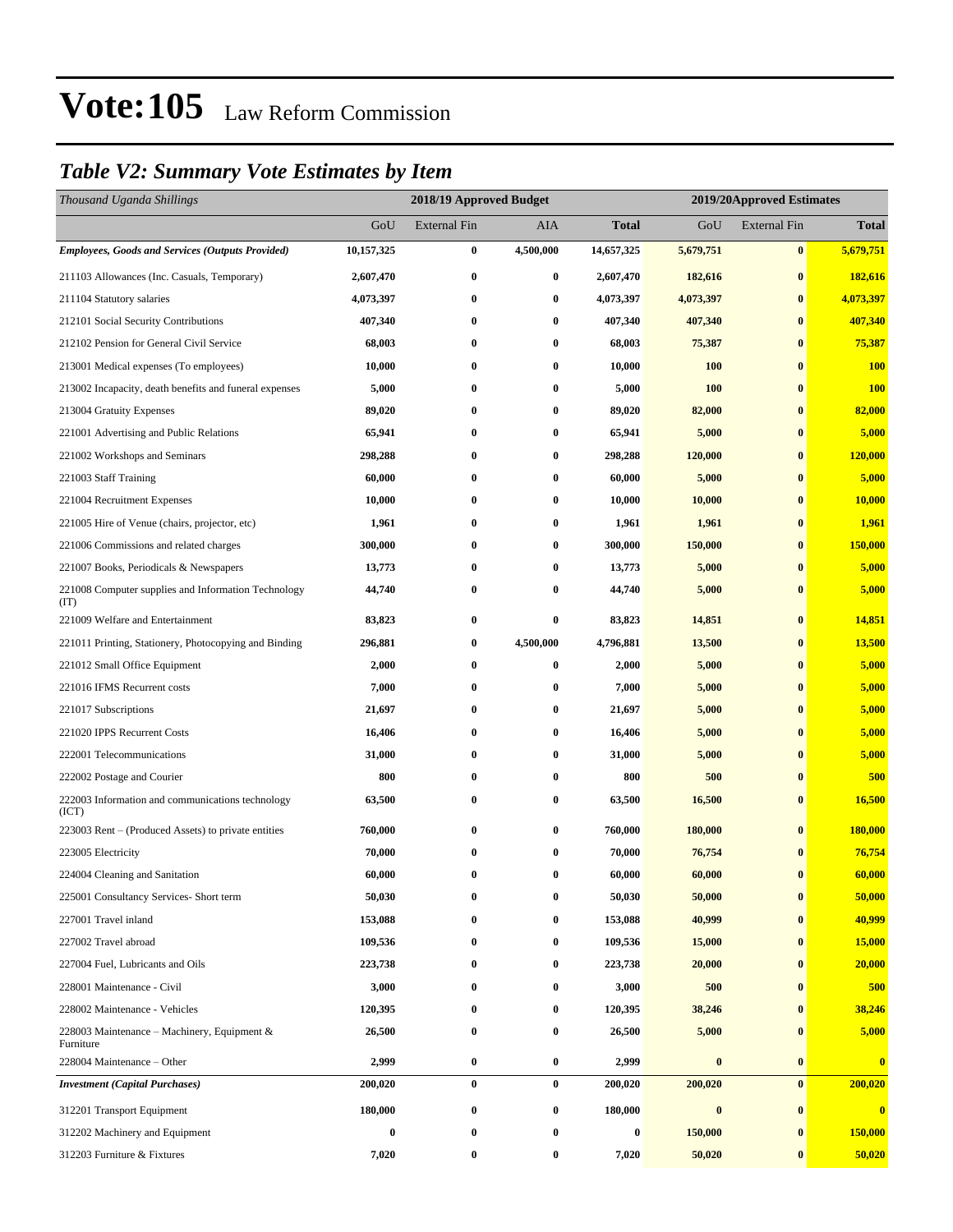| 312211 Office Equipment                                      | 3,000      | 0            | $\bf{0}$  | 3,000      | $\mathbf{0}$ | $\bf{0}$     | $\mathbf{0}$ |
|--------------------------------------------------------------|------------|--------------|-----------|------------|--------------|--------------|--------------|
| 312213 ICT Equipment                                         | 10.000     | $\bf{0}$     | 0         | 10.000     | $\bf{0}$     | $\bf{0}$     | $\mathbf{0}$ |
| <b>Arrears</b>                                               | 15,030     | 0            | 0         | 15,030     | 108,864      | $\bf{0}$     | 108,864      |
| 321608 General Public Service Pension arrears<br>(Budgeting) | 15.030     | 0            | 0         | 15.030     | 108,864      | $\mathbf{0}$ | 108,864      |
| <b>Grand Total Vote 105</b>                                  | 10,372,376 | $\bf{0}$     | 4.500.000 | 14,872,376 | 5,988,635    | $\bf{0}$     | 5,988,635    |
| <b>Total Excluding Arrears</b>                               | 10,357,346 | $\mathbf{0}$ | 4,500,000 | 14,857,346 | 5,879,771    | $\mathbf{0}$ | 5,879,771    |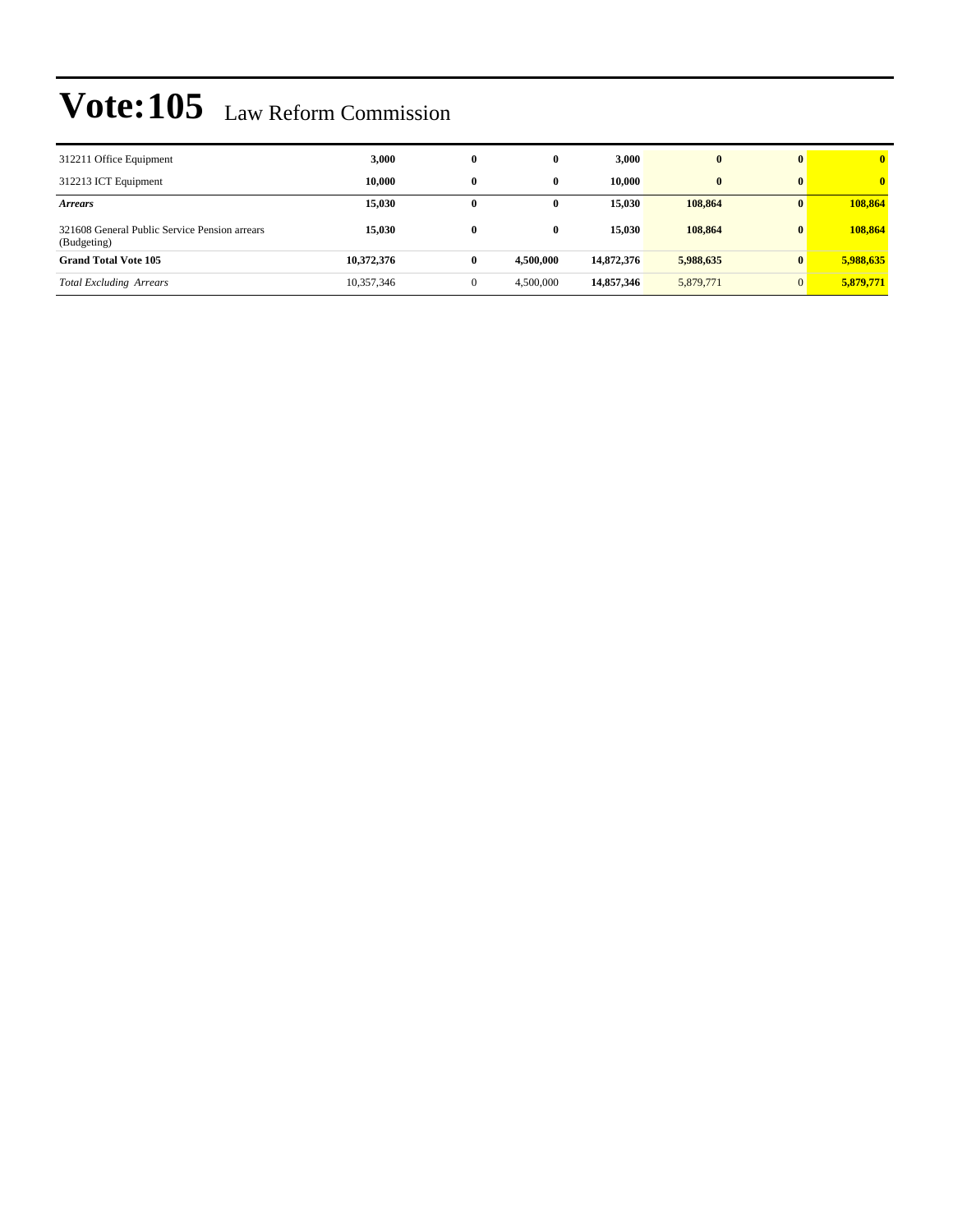### *Table V3: Detailed Estimates by Programme, Sub Programme, Output and Item*

#### *Programme :1224 Reform and Revision of laws*

*Recurrent Budget Estimates*

#### **SubProgramme 01 Headquarters**

| Thousand Uganda Shillings                              |                  | 2018/19 Approved Budget |                  | 2019/20 Approved Estimates |                  |                  |              |  |
|--------------------------------------------------------|------------------|-------------------------|------------------|----------------------------|------------------|------------------|--------------|--|
| <b>Outputs Provided</b>                                | Wage             | Non Wage                | AIA              | <b>Total</b>               | Wage             | Non Wage         | <b>Total</b> |  |
| Output 122401 Reform and simplification of laws        |                  |                         |                  |                            |                  |                  |              |  |
| 211103 Allowances (Inc. Casuals, Temporary)            | $\boldsymbol{0}$ | 618,865                 | $\boldsymbol{0}$ | 618,865                    | $\overline{0}$   | $\mathbf{0}$     | $\bf{0}$     |  |
| 211104 Statutory salaries                              | 3,521,646        | $\boldsymbol{0}$        | $\boldsymbol{0}$ | 3,521,646                  | 3,521,646        | $\mathbf{0}$     | 3,521,646    |  |
| 212101 Social Security Contributions                   | $\boldsymbol{0}$ | 352,165                 | $\boldsymbol{0}$ | 352,165                    | $\boldsymbol{0}$ | 352,165          | 352,165      |  |
| 221002 Workshops and Seminars                          | $\boldsymbol{0}$ | 63,000                  | $\boldsymbol{0}$ | 63,000                     | $\boldsymbol{0}$ | $\mathbf{0}$     | $\mathbf{0}$ |  |
| 221005 Hire of Venue (chairs, projector, etc)          | $\boldsymbol{0}$ | 500                     | $\boldsymbol{0}$ | 500                        | $\boldsymbol{0}$ | $\mathbf{0}$     | $\mathbf{0}$ |  |
| 221007 Books, Periodicals & Newspapers                 | $\boldsymbol{0}$ | 2,000                   | $\boldsymbol{0}$ | 2,000                      | $\mathbf{0}$     | $\mathbf{0}$     | $\bf{0}$     |  |
| 221009 Welfare and Entertainment                       | $\boldsymbol{0}$ | 11,000                  | $\boldsymbol{0}$ | 11,000                     | $\boldsymbol{0}$ | $\mathbf{0}$     | $\bf{0}$     |  |
| 221011 Printing, Stationery, Photocopying and Binding  | $\boldsymbol{0}$ | 51,073                  | $\boldsymbol{0}$ | 51,073                     | $\mathbf{0}$     | $\mathbf{0}$     | $\bf{0}$     |  |
| 222003 Information and communications technology (ICT) | $\boldsymbol{0}$ | 23,000                  | $\boldsymbol{0}$ | 23,000                     | $\boldsymbol{0}$ | $\mathbf{0}$     | $\bf{0}$     |  |
| 227001 Travel inland                                   | $\boldsymbol{0}$ | 3,752                   | $\boldsymbol{0}$ | 3,752                      | $\mathbf{0}$     | 17,273           | 17,273       |  |
| 227002 Travel abroad                                   | $\boldsymbol{0}$ | 10,000                  | $\boldsymbol{0}$ | 10,000                     | $\mathbf{0}$     | $\mathbf{0}$     | $\bf{0}$     |  |
| 227004 Fuel, Lubricants and Oils                       | $\overline{0}$   | 15,000                  | $\boldsymbol{0}$ | 15,000                     | $\mathbf{0}$     | $\mathbf{0}$     | $\bf{0}$     |  |
| 228002 Maintenance - Vehicles                          | $\boldsymbol{0}$ | 17,000                  | $\boldsymbol{0}$ | 17,000                     | $\mathbf{0}$     | $\mathbf{0}$     | $\bf{0}$     |  |
| 228004 Maintenance – Other                             | $\boldsymbol{0}$ | 999                     | $\boldsymbol{0}$ | 999                        | $\mathbf{0}$     | $\mathbf{0}$     | $\bf{0}$     |  |
| <b>Total Cost of Output 01</b>                         | 3,521,646        | 1,168,354               | 0                | 4,690,000                  | 3,521,646        | 369,438          | 3,891,084    |  |
| <b>Output 122402 Revision of laws</b>                  |                  |                         |                  |                            |                  |                  |              |  |
| 211103 Allowances (Inc. Casuals, Temporary)            | $\boldsymbol{0}$ | 313,580                 | $\boldsymbol{0}$ | 313,580                    | $\overline{0}$   | $\mathbf{0}$     | $\bf{0}$     |  |
| 211104 Statutory salaries                              | 135,000          | $\boldsymbol{0}$        | $\boldsymbol{0}$ | 135,000                    | 135,000          | $\mathbf{0}$     | 135,000      |  |
| 212101 Social Security Contributions                   | $\boldsymbol{0}$ | 13,500                  | $\mathbf{0}$     | 13,500                     | $\boldsymbol{0}$ | 13,500           | 13,500       |  |
| 212102 Pension for General Civil Service               | $\boldsymbol{0}$ | 2,000                   | $\boldsymbol{0}$ | 2,000                      | $\mathbf{0}$     | $\mathbf{0}$     | $\bf{0}$     |  |
| 221001 Advertising and Public Relations                | $\boldsymbol{0}$ | 12,430                  | $\boldsymbol{0}$ | 12,430                     | $\mathbf{0}$     | $\mathbf{0}$     | $\mathbf{0}$ |  |
| 221002 Workshops and Seminars                          | $\boldsymbol{0}$ | 96,142                  | $\boldsymbol{0}$ | 96,142                     | $\mathbf{0}$     | $\mathbf{0}$     | $\mathbf{0}$ |  |
| 221003 Staff Training                                  | $\boldsymbol{0}$ | 45,000                  | $\boldsymbol{0}$ | 45,000                     | $\boldsymbol{0}$ | $\mathbf{0}$     | $\bf{0}$     |  |
| 221006 Commissions and related charges                 | $\boldsymbol{0}$ | 125,000                 | $\boldsymbol{0}$ | 125,000                    | $\boldsymbol{0}$ | 150,000          | 150,000      |  |
| 221007 Books, Periodicals & Newspapers                 | $\boldsymbol{0}$ | 4,564                   | $\boldsymbol{0}$ | 4,564                      | $\mathbf{0}$     | $\mathbf{0}$     | $\bf{0}$     |  |
| 221009 Welfare and Entertainment                       | $\boldsymbol{0}$ | 18,782                  | $\boldsymbol{0}$ | 18,782                     | $\mathbf{0}$     | $\mathbf{0}$     | $\mathbf{0}$ |  |
| 221011 Printing, Stationery, Photocopying and Binding  | $\boldsymbol{0}$ | 13,752                  | $\boldsymbol{0}$ | 13,752                     | $\mathbf{0}$     | $\mathbf{0}$     | $\mathbf{0}$ |  |
| 221012 Small Office Equipment                          | $\boldsymbol{0}$ | 2,000                   | $\boldsymbol{0}$ | 2,000                      | $\boldsymbol{0}$ | $\mathbf{0}$     | $\bf{0}$     |  |
| 222001 Telecommunications                              | $\boldsymbol{0}$ | 10,000                  | $\mathbf{0}$     | 10,000                     | $\mathbf{0}$     | $\mathbf{0}$     | $\mathbf{0}$ |  |
| 224004 Cleaning and Sanitation                         | $\overline{0}$   | 15,000                  | $\boldsymbol{0}$ | 15,000                     | $\boldsymbol{0}$ | $\mathbf{0}$     | $\mathbf{0}$ |  |
| 225001 Consultancy Services- Short term                | $\boldsymbol{0}$ | 21,830                  | $\boldsymbol{0}$ | 21,830                     | $\mathbf{0}$     | $\mathbf{0}$     | $\mathbf{0}$ |  |
| 227002 Travel abroad                                   | $\boldsymbol{0}$ | 43,836                  | $\boldsymbol{0}$ | 43,836                     | $\mathbf{0}$     | $\mathbf{0}$     | $\mathbf{0}$ |  |
| 227004 Fuel, Lubricants and Oils                       | $\boldsymbol{0}$ | 58,261                  | $\boldsymbol{0}$ | 58,261                     | $\boldsymbol{0}$ | $\mathbf{0}$     | $\mathbf{0}$ |  |
| 228002 Maintenance - Vehicles                          | $\boldsymbol{0}$ | 4,823                   | $\overline{0}$   | 4,823                      | $\mathbf{0}$     | $\mathbf{0}$     | $\mathbf{0}$ |  |
| 228003 Maintenance - Machinery, Equipment & Furniture  | $\boldsymbol{0}$ | 18,500                  | $\boldsymbol{0}$ | 18,500                     | $\boldsymbol{0}$ | $\boldsymbol{0}$ | $\mathbf{0}$ |  |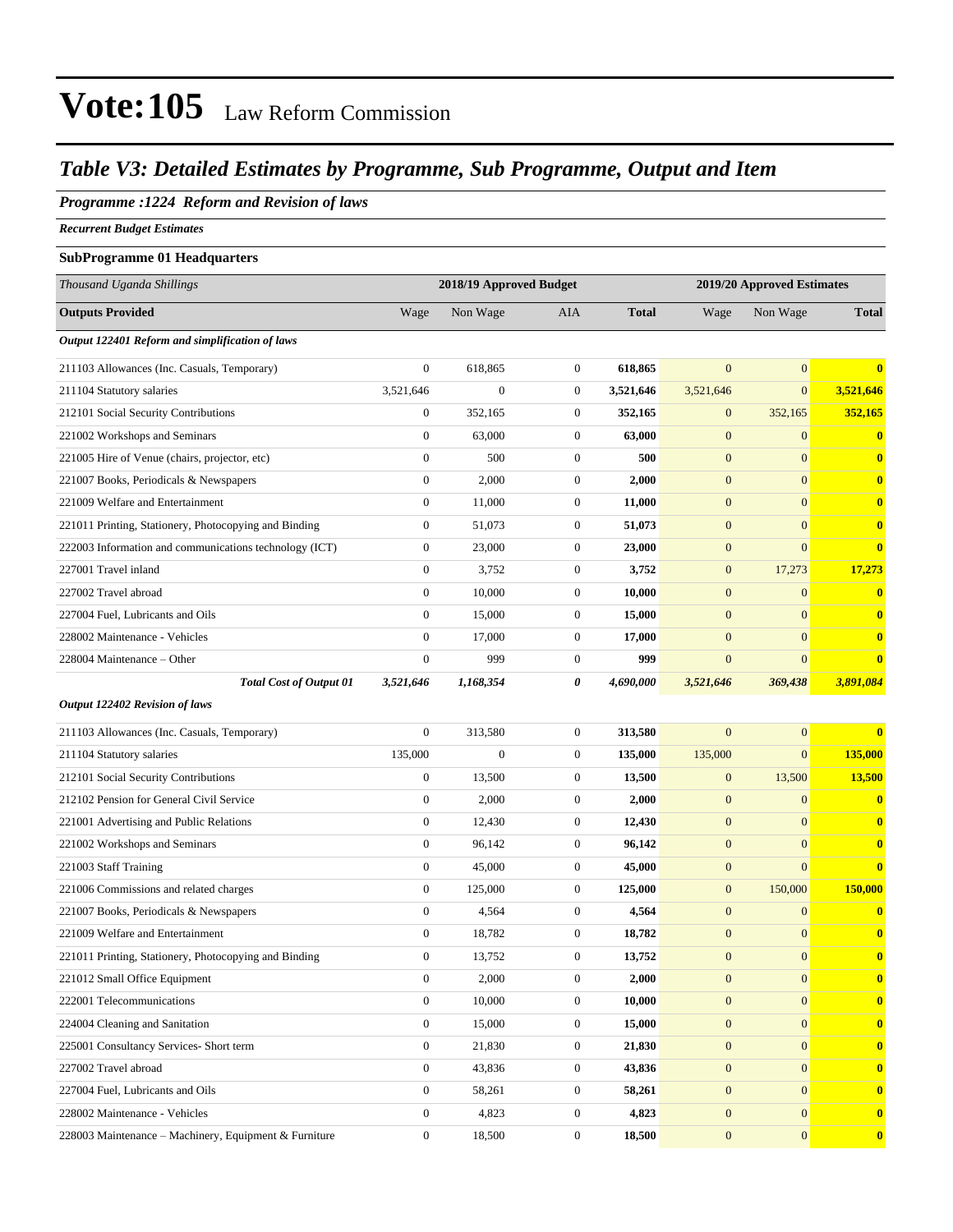| 228004 Maintenance - Other                                | $\theta$         | 1,000        | $\mathbf{0}$          | 1,000     | $\overline{0}$        | $\mathbf{0}$ | $\bf{0}$      |
|-----------------------------------------------------------|------------------|--------------|-----------------------|-----------|-----------------------|--------------|---------------|
| <b>Total Cost of Output 02</b>                            | 135,000          | 820,000      | 0                     | 955,000   | 135,000               | 163,500      | 298,500       |
| Output 122403 Publication and translation of laws         |                  |              |                       |           |                       |              |               |
| 211103 Allowances (Inc. Casuals, Temporary)               | $\boldsymbol{0}$ | 354,965      | $\boldsymbol{0}$      | 354,965   | $\mathbf{0}$          | $\mathbf{0}$ | $\bf{0}$      |
| 221001 Advertising and Public Relations                   | $\boldsymbol{0}$ | 5,286        | $\mathbf{0}$          | 5,286     | $\mathbf{0}$          | $\mathbf{0}$ | $\mathbf{0}$  |
| 221002 Workshops and Seminars                             | $\boldsymbol{0}$ | 23,785       | $\boldsymbol{0}$      | 23,785    | $\mathbf{0}$          | $\mathbf{0}$ | $\bf{0}$      |
| 221006 Commissions and related charges                    | $\mathbf{0}$     | 70,000       | $\mathbf{0}$          | 70.000    | $\mathbf{0}$          | $\mathbf{0}$ | $\bf{0}$      |
| 221007 Books, Periodicals & Newspapers                    | $\mathbf{0}$     | 1,709        | $\mathbf{0}$          | 1,709     | $\mathbf{0}$          | $\mathbf{0}$ | $\bf{0}$      |
| 221008 Computer supplies and Information Technology (IT)  | $\boldsymbol{0}$ | 9,000        | $\boldsymbol{0}$      | 9,000     | $\mathbf{0}$          | $\mathbf{0}$ | $\bf{0}$      |
| 221009 Welfare and Entertainment                          | $\boldsymbol{0}$ | 49,188       | $\mathbf{0}$          | 49,188    | $\mathbf{0}$          | $\mathbf{0}$ | $\mathbf{0}$  |
| 221011 Printing, Stationery, Photocopying and Binding     | $\boldsymbol{0}$ | 103,938      | 4,500,000             | 4,603,938 | $\mathbf{0}$          | 13,500       | 13,500        |
| 221020 IPPS Recurrent Costs                               | $\mathbf{0}$     | 13,575       | $\mathbf{0}$          | 13,575    | $\mathbf{0}$          | $\mathbf{0}$ | $\bf{0}$      |
| 222001 Telecommunications                                 | $\mathbf{0}$     | 5,000        | $\mathbf{0}$          | 5,000     | $\mathbf{0}$          | $\mathbf{0}$ | $\bf{0}$      |
| 222003 Information and communications technology (ICT)    | $\boldsymbol{0}$ | 17,000       | $\boldsymbol{0}$      | 17,000    | $\mathbf{0}$          | $\mathbf{0}$ | $\bf{0}$      |
| 225001 Consultancy Services- Short term                   | $\boldsymbol{0}$ | 10,000       | $\mathbf{0}$          | 10,000    | $\mathbf{0}$          | $\mathbf{0}$ | $\bf{0}$      |
| 227004 Fuel, Lubricants and Oils                          | $\boldsymbol{0}$ | 37,000       | $\mathbf{0}$          | 37,000    | $\mathbf{0}$          | $\mathbf{0}$ | $\bf{0}$      |
| 228002 Maintenance - Vehicles                             | $\mathbf{0}$     | 18,804       | $\mathbf{0}$          | 18,804    | $\mathbf{0}$          | $\mathbf{0}$ | $\mathbf{0}$  |
| 228004 Maintenance - Other                                | $\mathbf{0}$     | 1,000        | $\mathbf{0}$          | 1,000     | $\mathbf{0}$          | $\mathbf{0}$ | $\bf{0}$      |
| <b>Total Cost of Output 03</b>                            | 0                | 720,250      | 4,500,000             | 5,220,250 | $\boldsymbol{\theta}$ | 13,500       | <b>13,500</b> |
| Output 122404 Capacity building to revise and reform laws |                  |              |                       |           |                       |              |               |
| 211103 Allowances (Inc. Casuals, Temporary)               | $\boldsymbol{0}$ | 525,463      | $\boldsymbol{0}$      | 525,463   | $\mathbf{0}$          | $\mathbf{0}$ | $\bf{0}$      |
| 212102 Pension for General Civil Service                  | $\boldsymbol{0}$ | 14,671       | $\boldsymbol{0}$      | 14,671    | $\mathbf{0}$          | $\mathbf{0}$ | $\bf{0}$      |
| 221002 Workshops and Seminars                             | $\boldsymbol{0}$ | 50,000       | $\mathbf{0}$          | 50,000    | $\mathbf{0}$          | $\mathbf{0}$ | $\mathbf{0}$  |
| 221003 Staff Training                                     | $\boldsymbol{0}$ | 15,000       | $\mathbf{0}$          | 15,000    | $\mathbf{0}$          | $\Omega$     | $\mathbf{0}$  |
| 221004 Recruitment Expenses                               | $\mathbf{0}$     | $\mathbf{0}$ | $\boldsymbol{0}$      | $\bf{0}$  | $\mathbf{0}$          | 10,000       | 10,000        |
| 221006 Commissions and related charges                    | $\boldsymbol{0}$ | 50,000       | $\boldsymbol{0}$      | 50,000    | $\mathbf{0}$          | $\mathbf{0}$ | $\bf{0}$      |
| 221007 Books, Periodicals & Newspapers                    | $\boldsymbol{0}$ | 5,500        | $\boldsymbol{0}$      | 5,500     | $\mathbf{0}$          | $\mathbf{0}$ | $\bf{0}$      |
| 221017 Subscriptions                                      | $\mathbf{0}$     | 7,000        | $\mathbf{0}$          | 7,000     | $\mathbf{0}$          | $\mathbf{0}$ | $\bf{0}$      |
| 222003 Information and communications technology (ICT)    | $\boldsymbol{0}$ | 13,500       | $\mathbf{0}$          | 13,500    | $\mathbf{0}$          | $\mathbf{0}$ | $\bf{0}$      |
| 225001 Consultancy Services- Short term                   | $\mathbf{0}$     | 14,000       | $\mathbf{0}$          | 14,000    | $\mathbf{0}$          | $\mathbf{0}$ | $\bf{0}$      |
| 227001 Travel inland                                      | $\boldsymbol{0}$ | 10,000       | $\boldsymbol{0}$      | 10,000    | $\boldsymbol{0}$      | $\mathbf{0}$ | $\mathbf{0}$  |
| <b>Total Cost of Output 04</b>                            | 0                | 705,134      | $\boldsymbol{\theta}$ | 705,134   | $\boldsymbol{\theta}$ | 10,000       | <b>10,000</b> |
| Output 122405 Advocacy for Law Reform                     |                  |              |                       |           |                       |              |               |
| 211103 Allowances (Inc. Casuals, Temporary)               | $\boldsymbol{0}$ | 336,444      | $\boldsymbol{0}$      | 336,444   | $\mathbf{0}$          | $\mathbf{0}$ | $\bf{0}$      |
| 221001 Advertising and Public Relations                   | $\boldsymbol{0}$ | 27,286       | $\boldsymbol{0}$      | 27,286    | $\boldsymbol{0}$      | 5,000        | 5,000         |
| 221002 Workshops and Seminars                             | $\boldsymbol{0}$ | 45,361       | $\boldsymbol{0}$      | 45,361    | $\mathbf{0}$          | $\mathbf{0}$ | $\bf{0}$      |
| 221006 Commissions and related charges                    | $\boldsymbol{0}$ | 55,000       | $\boldsymbol{0}$      | 55,000    | $\mathbf{0}$          | $\mathbf{0}$ | $\bf{0}$      |
| 221008 Computer supplies and Information Technology (IT)  | $\boldsymbol{0}$ | 7,000        | $\boldsymbol{0}$      | 7,000     | $\mathbf{0}$          | $\mathbf{0}$ | $\bf{0}$      |
| 221011 Printing, Stationery, Photocopying and Binding     | $\boldsymbol{0}$ | 15,148       | $\boldsymbol{0}$      | 15,148    | $\mathbf{0}$          | $\mathbf{0}$ | $\bf{0}$      |
| 221017 Subscriptions                                      | $\boldsymbol{0}$ | 14,697       | $\boldsymbol{0}$      | 14,697    | $\mathbf{0}$          | $\mathbf{0}$ | $\bf{0}$      |
| 222001 Telecommunications                                 | $\boldsymbol{0}$ | 6,000        | $\boldsymbol{0}$      | 6,000     | $\boldsymbol{0}$      | $\mathbf{0}$ | $\bf{0}$      |
| 222002 Postage and Courier                                | $\boldsymbol{0}$ | 800          | $\boldsymbol{0}$      | 800       | $\mathbf{0}$          | $\mathbf{0}$ | $\bf{0}$      |
| 225001 Consultancy Services- Short term                   | $\boldsymbol{0}$ | 4,200        | $\boldsymbol{0}$      | 4,200     | $\mathbf{0}$          | $\mathbf{0}$ | $\bf{0}$      |
| 227001 Travel inland                                      | $\boldsymbol{0}$ | 77,862       | $\boldsymbol{0}$      | 77,862    | $\mathbf{0}$          | $\mathbf{0}$ | $\mathbf{0}$  |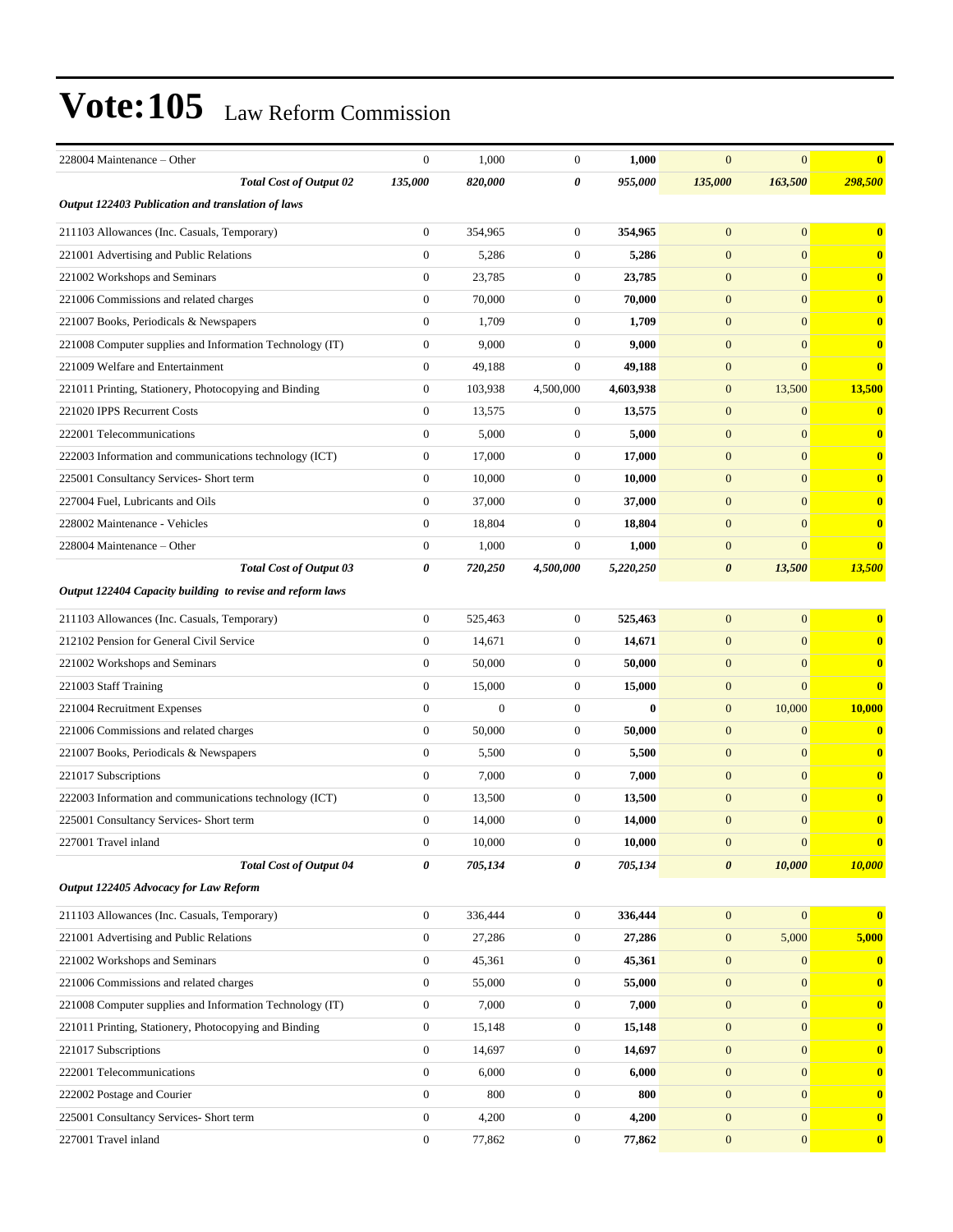| 227002 Travel abroad                                     | $\mathbf{0}$     | 48,557       | $\mathbf{0}$     | 48,557     | $\mathbf{0}$          | $\mathbf{0}$ | $\bf{0}$   |
|----------------------------------------------------------|------------------|--------------|------------------|------------|-----------------------|--------------|------------|
| 227004 Fuel, Lubricants and Oils                         | $\overline{0}$   | 33,477       | $\mathbf{0}$     | 33,477     | $\boldsymbol{0}$      | $\mathbf{0}$ | $\bf{0}$   |
| 228002 Maintenance - Vehicles                            | $\boldsymbol{0}$ | 31,168       | $\boldsymbol{0}$ | 31,168     | $\mathbf{0}$          | $\mathbf{0}$ | $\bf{0}$   |
| <b>Total Cost of Output 05</b>                           | 0                | 703,000      | 0                | 703,000    | $\boldsymbol{\theta}$ | 5,000        | 5,000      |
| <b>Output 122406 LRC Support Services</b>                |                  |              |                  |            |                       |              |            |
| 211103 Allowances (Inc. Casuals, Temporary)              | $\boldsymbol{0}$ | 458,153      | $\mathbf{0}$     | 458,153    | $\mathbf{0}$          | 182,616      | 182,616    |
| 211104 Statutory salaries                                | 416.751          | $\Omega$     | $\mathbf{0}$     | 416,751    | 416,751               | $\mathbf{0}$ | 416,751    |
| 212101 Social Security Contributions                     | $\boldsymbol{0}$ | 41.675       | $\mathbf{0}$     | 41,675     | $\boldsymbol{0}$      | 41,675       | 41,675     |
| 212102 Pension for General Civil Service                 | $\boldsymbol{0}$ | 51,332       | $\boldsymbol{0}$ | 51,332     | $\boldsymbol{0}$      | 75,387       | 75,387     |
| 213001 Medical expenses (To employees)                   | $\boldsymbol{0}$ | 10,000       | $\boldsymbol{0}$ | 10,000     | $\boldsymbol{0}$      | 100          | <b>100</b> |
| 213002 Incapacity, death benefits and funeral expenses   | $\boldsymbol{0}$ | 5,000        | $\boldsymbol{0}$ | 5,000      | $\boldsymbol{0}$      | 100          | <b>100</b> |
| 213004 Gratuity Expenses                                 | $\mathbf{0}$     | 89,020       | $\boldsymbol{0}$ | 89,020     | $\boldsymbol{0}$      | 82,000       | 82,000     |
| 221001 Advertising and Public Relations                  | $\overline{0}$   | 20,939       | $\boldsymbol{0}$ | 20,939     | $\mathbf{0}$          | $\mathbf{0}$ | $\bf{0}$   |
| 221002 Workshops and Seminars                            | $\boldsymbol{0}$ | 20,000       | $\boldsymbol{0}$ | 20,000     | $\boldsymbol{0}$      | 120,000      | 120,000    |
| 221003 Staff Training                                    | $\boldsymbol{0}$ | $\theta$     | $\boldsymbol{0}$ | $\bf{0}$   | $\boldsymbol{0}$      | 5,000        | 5,000      |
| 221004 Recruitment Expenses                              | $\boldsymbol{0}$ | 10,000       | $\boldsymbol{0}$ | 10,000     | $\mathbf{0}$          | $\mathbf{0}$ | $\bf{0}$   |
| 221005 Hire of Venue (chairs, projector, etc)            | $\mathbf{0}$     | 1,461        | $\boldsymbol{0}$ | 1,461      | $\boldsymbol{0}$      | 1,961        | 1,961      |
| 221007 Books, Periodicals & Newspapers                   | $\overline{0}$   | $\Omega$     | $\boldsymbol{0}$ | $\bf{0}$   | $\mathbf{0}$          | 5,000        | 5,000      |
| 221008 Computer supplies and Information Technology (IT) | $\boldsymbol{0}$ | 28,740       | $\boldsymbol{0}$ | 28,740     | $\boldsymbol{0}$      | 5,000        | 5,000      |
| 221009 Welfare and Entertainment                         | $\boldsymbol{0}$ | 4,853        | $\boldsymbol{0}$ | 4,853      | $\boldsymbol{0}$      | 14,851       | 14,851     |
| 221011 Printing, Stationery, Photocopying and Binding    | $\boldsymbol{0}$ | 112,970      | $\boldsymbol{0}$ | 112,970    | $\mathbf{0}$          | $\Omega$     | $\bf{0}$   |
| 221012 Small Office Equipment                            | $\mathbf{0}$     | $\Omega$     | $\boldsymbol{0}$ | $\bf{0}$   | $\mathbf{0}$          | 5,000        | 5,000      |
| 221016 IFMS Recurrent costs                              | $\overline{0}$   | 7,000        | $\boldsymbol{0}$ | 7,000      | $\mathbf{0}$          | 5,000        | 5,000      |
| 221017 Subscriptions                                     | $\overline{0}$   | $\mathbf{0}$ | $\boldsymbol{0}$ | $\bf{0}$   | $\boldsymbol{0}$      | 5,000        | 5,000      |
| 221020 IPPS Recurrent Costs                              | $\boldsymbol{0}$ | 2,831        | $\boldsymbol{0}$ | 2,831      | $\boldsymbol{0}$      | 5,000        | 5,000      |
| 222001 Telecommunications                                | $\boldsymbol{0}$ | 10,000       | $\boldsymbol{0}$ | 10,000     | $\boldsymbol{0}$      | 5,000        | 5,000      |
| 222002 Postage and Courier                               | $\mathbf{0}$     | $\Omega$     | $\boldsymbol{0}$ | $\bf{0}$   | $\boldsymbol{0}$      | 500          | 500        |
| 222003 Information and communications technology (ICT)   | $\boldsymbol{0}$ | 10,000       | $\boldsymbol{0}$ | 10,000     | $\boldsymbol{0}$      | 16,500       | 16,500     |
| 223003 Rent – (Produced Assets) to private entities      | $\boldsymbol{0}$ | 760,000      | $\boldsymbol{0}$ | 760,000    | $\mathbf{0}$          | 180,000      | 180,000    |
| 223005 Electricity                                       | $\boldsymbol{0}$ | 70,000       | $\boldsymbol{0}$ | 70,000     | $\mathbf{0}$          | 76,754       | 76,754     |
| 224004 Cleaning and Sanitation                           | $\mathbf{0}$     | 45,000       | $\boldsymbol{0}$ | 45,000     | $\mathbf{0}$          | 60,000       | 60,000     |
| 225001 Consultancy Services- Short term                  | $\boldsymbol{0}$ | $\mathbf{0}$ | $\boldsymbol{0}$ | $\bf{0}$   | $\boldsymbol{0}$      | 50,000       | 50,000     |
| 227001 Travel inland                                     | $\boldsymbol{0}$ | 61,474       | $\boldsymbol{0}$ | 61,474     | $\boldsymbol{0}$      | 23,726       | 23,726     |
| 227002 Travel abroad                                     | $\mathbf{0}$     | 7,143        | $\boldsymbol{0}$ | 7,143      | $\mathbf{0}$          | 15,000       | 15,000     |
| 227004 Fuel, Lubricants and Oils                         | $\mathbf{0}$     | 80,000       | $\boldsymbol{0}$ | 80,000     | $\mathbf{0}$          | 20,000       | 20,000     |
| 228001 Maintenance - Civil                               | $\boldsymbol{0}$ | 3,000        | $\boldsymbol{0}$ | 3,000      | $\mathbf{0}$          | 500          | 500        |
| 228002 Maintenance - Vehicles                            | $\mathbf{0}$     | 48,600       | $\boldsymbol{0}$ | 48,600     | $\mathbf{0}$          | 38,246       | 38,246     |
| 228003 Maintenance – Machinery, Equipment & Furniture    | $\boldsymbol{0}$ | 8,000        | $\boldsymbol{0}$ | 8,000      | $\boldsymbol{0}$      | 5,000        | 5,000      |
| <b>Total Cost of Output 06</b>                           | 416,751          | 1,967,191    | 0                | 2,383,941  | 416,751               | 1,044,916    | 1,461,667  |
| <b>Total Cost Of Outputs Provided</b>                    | 4,073,397        | 6,083,929    | 4,500,000        | 14,657,325 | 4,073,397             | 1,606,354    | 5,679,751  |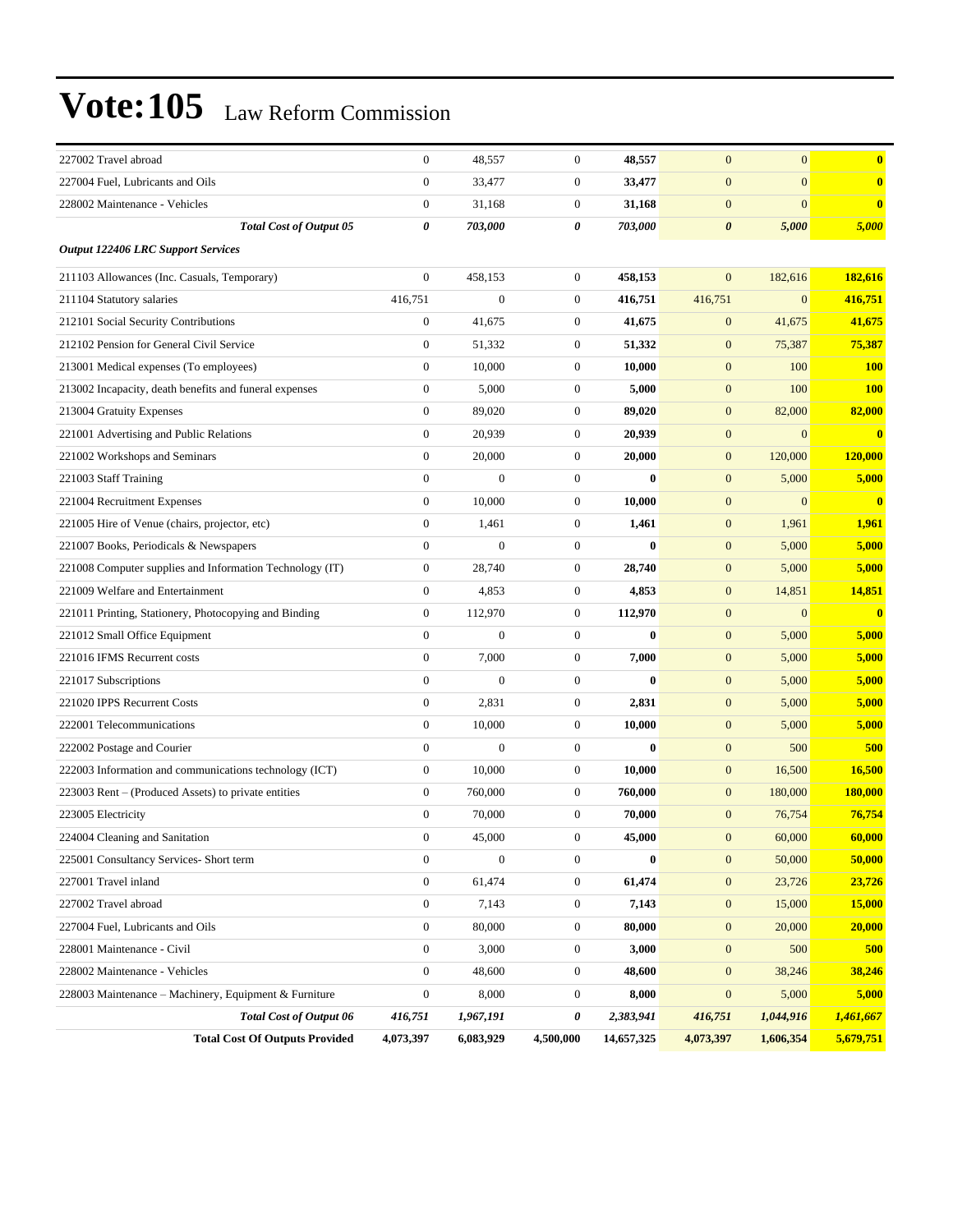| <b>Arrears</b>                                                                | Wage                   | Non Wage                | AIA              | <b>Total</b> | Wage                       | Non Wage                               | <b>Total</b>            |
|-------------------------------------------------------------------------------|------------------------|-------------------------|------------------|--------------|----------------------------|----------------------------------------|-------------------------|
| Output 122499 Arrears                                                         |                        |                         |                  |              |                            |                                        |                         |
| 321608 General Public Service Pension arrears (Budgeting)                     | $\theta$               | 15,030                  | $\mathbf{0}$     | 15,030       | $\mathbf{0}$               | 108,864                                | 108,864                 |
| <b>Total Cost of Output 99</b>                                                | 0                      | 15,030                  | 0                | 15,030       | $\boldsymbol{\theta}$      | 108,864                                | 108,864                 |
| <b>Total Cost Of Arrears</b>                                                  | $\bf{0}$               | 15,030                  | $\bf{0}$         | 15,030       | $\bf{0}$                   | 108,864                                | 108,864                 |
| <b>Total Cost for SubProgramme 01</b>                                         | 4,073,397              | 6,098,959               | 4,500,000        | 14,672,355   | 4,073,397                  | 1,715,218                              | 5,788,615               |
| <b>Total Excluding Arrears</b>                                                | 4,073,397              | 6,083,929               | 4,500,000        | 14,657,325   | 4,073,397                  | 1,606,354                              | 5,679,751               |
| N/A                                                                           |                        |                         |                  |              |                            |                                        |                         |
|                                                                               | GoU                    | <b>External Fin</b>     | <b>AIA</b>       | <b>Total</b> | GoU                        | <b>External Fin</b>                    | <b>Total</b>            |
| <b>Total Cost for Programme 24</b>                                            | 10,172,355             | 0                       | 4,500,000        | 14,672,355   | 5,788,615                  | $\bf{0}$                               | 5,788,615               |
| <b>Total Excluding Arrears</b>                                                | 10,157,325             | 0                       | 4,500,000        | 14,657,325   | 5,679,751                  | $\overline{0}$                         | 5,679,751               |
| Programme :1225 General administration, planning, policy and support services |                        |                         |                  |              |                            |                                        |                         |
| N/A                                                                           |                        |                         |                  |              |                            |                                        |                         |
| <b>Development Budget Estimates</b>                                           |                        |                         |                  |              |                            |                                        |                         |
| <b>Project 0356 Law Reform Commision</b>                                      |                        |                         |                  |              |                            |                                        |                         |
| Thousand Uganda Shillings                                                     |                        | 2018/19 Approved Budget |                  |              | 2019/20 Approved Estimates |                                        |                         |
| <b>Capital Purchases</b>                                                      | GoU Dev't External Fin |                         | <b>AIA</b>       | <b>Total</b> |                            | GoU Dev't External Fin<br><b>Total</b> |                         |
| Output 122575 Purchase of Motor Vehicles and Other Transport Equipment        |                        |                         |                  |              |                            |                                        |                         |
| 312201 Transport Equipment                                                    | 180,000                | $\boldsymbol{0}$        | $\mathbf{0}$     | 180,000      | $\mathbf{0}$               | $\mathbf{0}$                           | $\bf{0}$                |
| Total Cost Of Output 122575                                                   | 180,000                | 0                       | 0                | 180,000      | $\boldsymbol{\theta}$      | $\theta$                               | $\boldsymbol{\theta}$   |
| Output 122576 Purchase of Office and ICT Equipment, including Software        |                        |                         |                  |              |                            |                                        |                         |
| 312202 Machinery and Equipment                                                | $\boldsymbol{0}$       | $\boldsymbol{0}$        | $\mathbf{0}$     | $\bf{0}$     | 150,000                    | $\mathbf{0}$                           | 150,000                 |
| 312211 Office Equipment                                                       | 3,000                  | $\overline{0}$          | $\boldsymbol{0}$ | 3,000        | $\mathbf{0}$               | $\mathbf{0}$                           | $\bf{0}$                |
| 312213 ICT Equipment                                                          | 10,000                 | $\boldsymbol{0}$        | $\mathbf{0}$     | 10,000       | $\mathbf{0}$               | $\mathbf{0}$                           | $\overline{\mathbf{0}}$ |
| Total Cost Of Output 122576                                                   | 13,000                 | 0                       | 0                | 13,000       | 150,000                    | $\boldsymbol{\theta}$                  | 150,000                 |
| Output 122578 Purchase of Office and Residential Furniture and Fittings       |                        |                         |                  |              |                            |                                        |                         |
| 312203 Furniture & Fixtures                                                   | 7,020                  | $\boldsymbol{0}$        | $\boldsymbol{0}$ | 7,020        | 50,020                     | $\overline{0}$                         | 50.020                  |
| Total Cost Of Output 122578                                                   | 7,020                  | 0                       | 0                | 7,020        | 50,020                     | 0                                      | 50,020                  |
| <b>Total Cost for Capital Purchases</b>                                       | 200,020                | $\boldsymbol{0}$        | $\boldsymbol{0}$ | 200,020      | 200,020                    | $\mathbf{0}$                           | 200,020                 |
| <b>Total Cost for Project: 0356</b>                                           | 200,020                | $\boldsymbol{0}$        | $\boldsymbol{0}$ | 200,020      | 200,020                    | $\mathbf{0}$                           | 200,020                 |
| <b>Total Excluding Arrears</b>                                                | 200,020                | $\boldsymbol{0}$        | $\mathbf{0}$     | 200,020      | 200,020                    | $\mathbf{0}$                           | 200,020                 |
|                                                                               |                        | GoU External Fin        | <b>AIA</b>       | <b>Total</b> | GoU                        | <b>External Fin</b>                    | <b>Total</b>            |
| <b>Total Cost for Programme 25</b>                                            | 200,020                | $\bf{0}$                | $\bf{0}$         | 200,020      | 200,020                    | $\bf{0}$                               | 200,020                 |
| <b>Total Excluding Arrears</b>                                                | 200,020                | $\boldsymbol{0}$        | $\boldsymbol{0}$ | 200,020      | 200,020                    | $\mathbf{0}$                           | 200,020                 |
|                                                                               | GoU                    | <b>External Fin</b>     | <b>AIA</b>       | <b>Total</b> | GoU                        | <b>External Fin.</b>                   | <b>Total</b>            |
| <b>Grand Total for Vote 105</b>                                               | 10,372,376             | $\bf{0}$                | 4,500,000        | 14,872,376   | 5,988,635                  | $\bf{0}$                               | 5,988,635               |
| <b>Total Excluding Arrears</b>                                                | 10,357,346             | $\boldsymbol{0}$        | 4,500,000        | 14,857,346   | 5,879,771                  | $\mathbf{0}$                           | 5,879,771               |